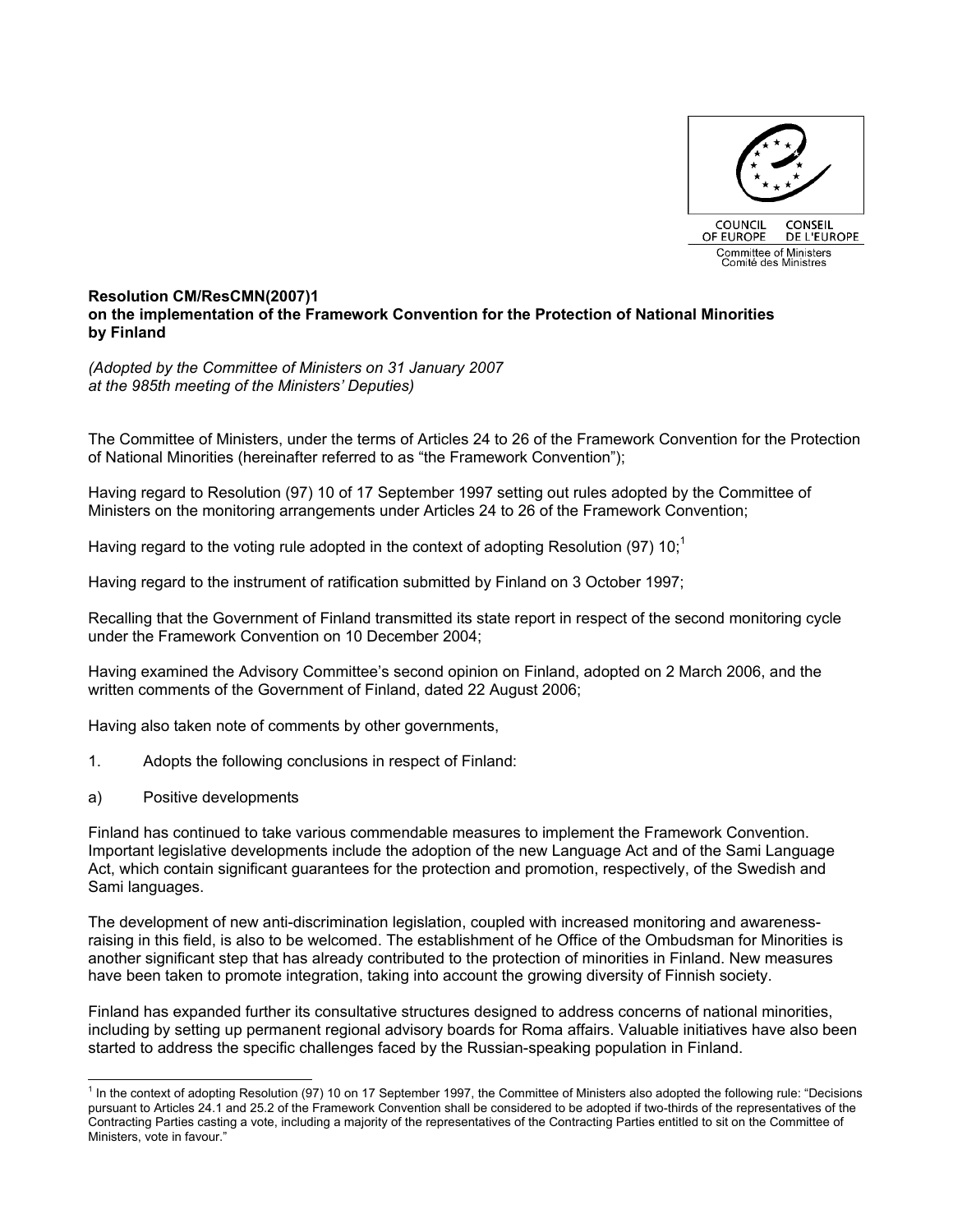There is a growing recognition of the importance of various aspects of the Sami culture in Finland and welcome steps have been taken to strengthen Sami language education in the Sami Homeland. New important developments concerning Sami are under way, including the drafting of a Nordic Sami Convention.

Radio programmes in minority languages, while limited in their scope, have become important tools in the promotion and protection of minority cultures.

## b) Issues of concern

A range of initiatives has been launched to improve inter-ethnic dialogue, but there are still signs of negative attitudes amongst segments of the population towards minorities, including disconcerting reports about manifestations of intolerance in Finnish schools as well as on Internet.

Disputes over land rights in the Sami Homeland have become increasingly acute as the delays in finding solutions to the open issues have continued in spite of recent efforts to introduce pertinent legislation.

The authorities' efforts to support minority language print media, including in the Sami languages, have limited scope and do not sufficiently meet the needs expressed. There also remains a need to develop further the minority language public service broadcasting in order to accommodate the existing demand, *inter alia*, for children's programmes in the Sami languages.

There are capacity problems and other shortcomings in the implementation of the new language laws covering Swedish and Sami in certain key sectors such as the judiciary. Russian-speakers report linguistic obstacles affecting their access to social services.

Despite some positive initiatives, the availability of education in Russian is limited. This is also the case as regards Sami language education outside the Sami Homeland. For Roma pupils, the limited scope of Roma language education is coupled with other problems, such as their disproportionate presence in special education.

The present participation and consultation arrangements on minority issues need to be developed further, for example, as regards the allocation of cultural support for minority organisations. Proposals to introduce a specific consultation structure for the Russian-speaking population have not been endorsed by the authorities. The Sami Parliament, while frequently consulted, is not satisfied with the way the authorities implement the negotiation obligation.

Despite improved legislative guarantees against discrimination, there are still various shortcomings and practical problems in this domain, including persisting incidents of discrimination of Roma and persons belonging to other minorities in various spheres, including in the provision of services.

A number of questions that have been raised concerning the personal scope of application of the Framework Convention in Finland would benefit from increased dialogue between the authorities and representatives of the groups concerned.

2. Adopts the following recommendations in respect of Finland:

In addition to the measures to be taken to implement the detailed recommendations contained in chapters I and II of the Advisory Committee's opinion, the authorities are invited to take the following measures to improve further the implementation of the Framework Convention:

- address shortcomings encountered in the implementation of the new language laws, which pertain to Swedish and the Sami languages. Take into account the language situation of the Russian-speakers in the provision of public services;
- take rapid measures to address disputes over the ownership and use of land in the Sami Homeland, through negotiation with the Sami Parliament and others concerned;